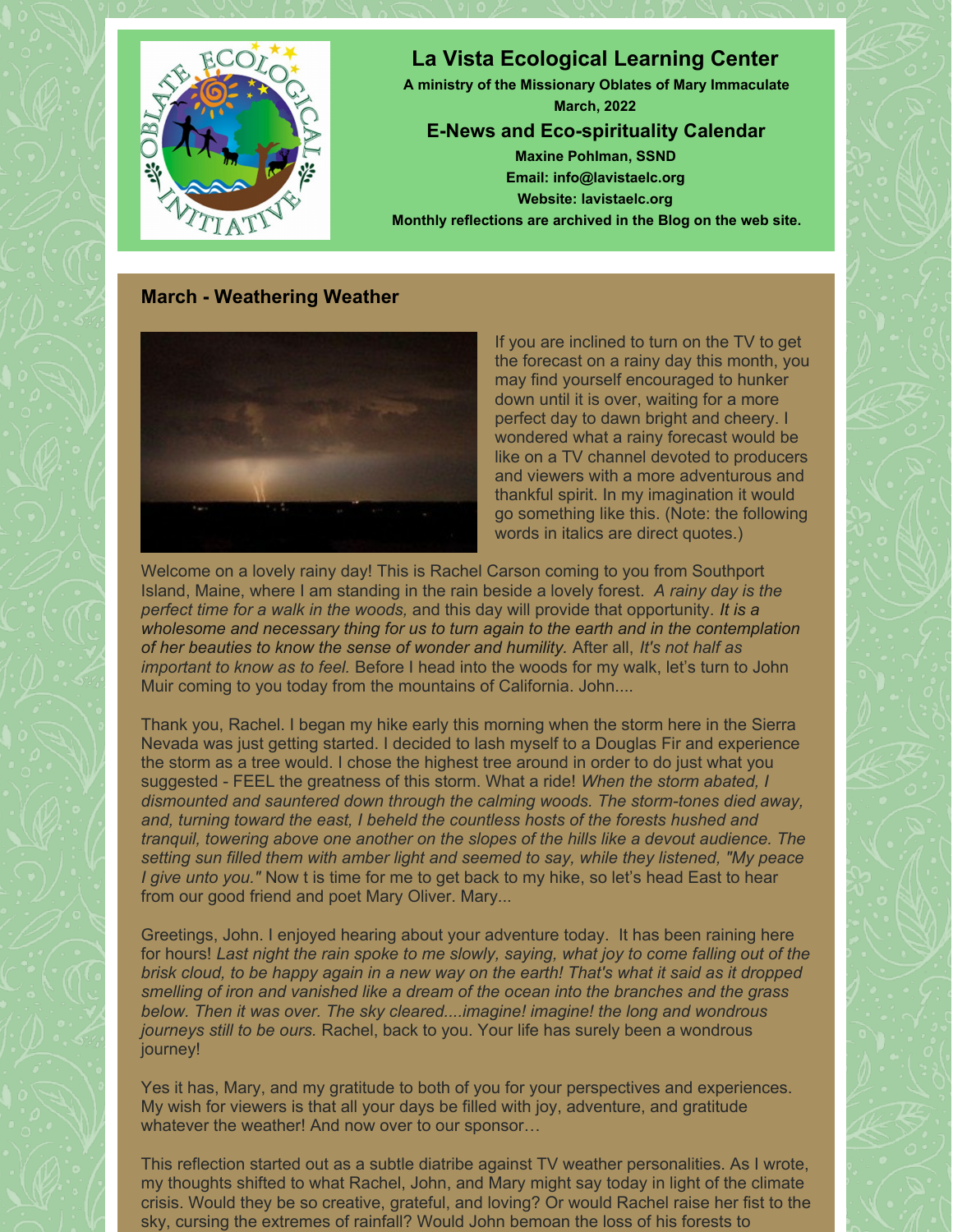wildfires, grieving and crying? Would Mary express grief at the impending doom of so many of the subjects of her poems? If so, I could identify with them.

I have a feeling, though, that their focused inner weather would prevail, and they would remain resilient, centered and mindful throughout the crisis that is upon us. How am I, how are you, going to manage?

(Thanks to Kevin McLaughlin for the photo taken from the bluffs as a storm approached from Missouri)

### **March 2 - 40 Days of Kindness: Rekindling our Connection to the World**



La Vista and the Confluence Climate Collaborative (CCC) invite you to join our online observance of Lent which has become a tradition we share with the broader community. We invite you to join us on our gentle Lenten journey guiding us to freedom from consumerism, increased peace in daily life, and greater alignment with Earth's goodness.

By practicing 40 days of Kindness toward each other and our Earth, together we can Rekindle our Connection to the World. Through this practice we will: \* create more space and time in our lives for what

really matters;

\* live mindfully and joyfully in the present, wonderful moment;

\* act to counter climate change, which is deeply affected by our habits and increasingly affects us all.

This online program will provide a variety of simple but inspiring suggestions for shifting our identity from consumer to lover of the whole Earth community. During the final week we will invite you to join the special challenge we are calling a Consumer Fast: 7 days of living with nothing but the absolute essentials – those things that meet our needs or bring true joy and nourishment. This is an individual journey, but not one you will embark on alone. Start where you are, and let's see where we can go together toward a more sustainable future for all.

#### Options for joining include:

visiting the CCC Blog: [studiogaiaedwardsville.com/blog](http://studiogaiaedwardsville.com/blog) or CCC Facebook Event: [bit.ly/3M4qBbi](http://bit.ly/3M4qBbi) or signing up to receive a daily email: [bit.ly/3skTtnY](http://bit.ly/3skTtnY)

### **March 8 - Workday in the Oblates' Preserve 9:00 am – Noon**

I am looking forward to getting together again for a workday in the Preserve, and I hope you can join us. Thanks for letting me know if you plan on participating: [info@lavistaelc.org](mailto:info@lavistaelc.org)

## **March 17 – St. Patrick's Day and Wearing the Green – or Not?**

A truly green outfit for today may have been purchased at a thrift store or acquired from a "freecycle" rack. Maybe you will wear old clothes that you have repaired, following the green "Mend, don't spend" adage. Avoiding *fast fashion* is one way to lessen your carbon footprint and treat Earth with kindness.

# **March 18 - Moon When the Frog Talks**